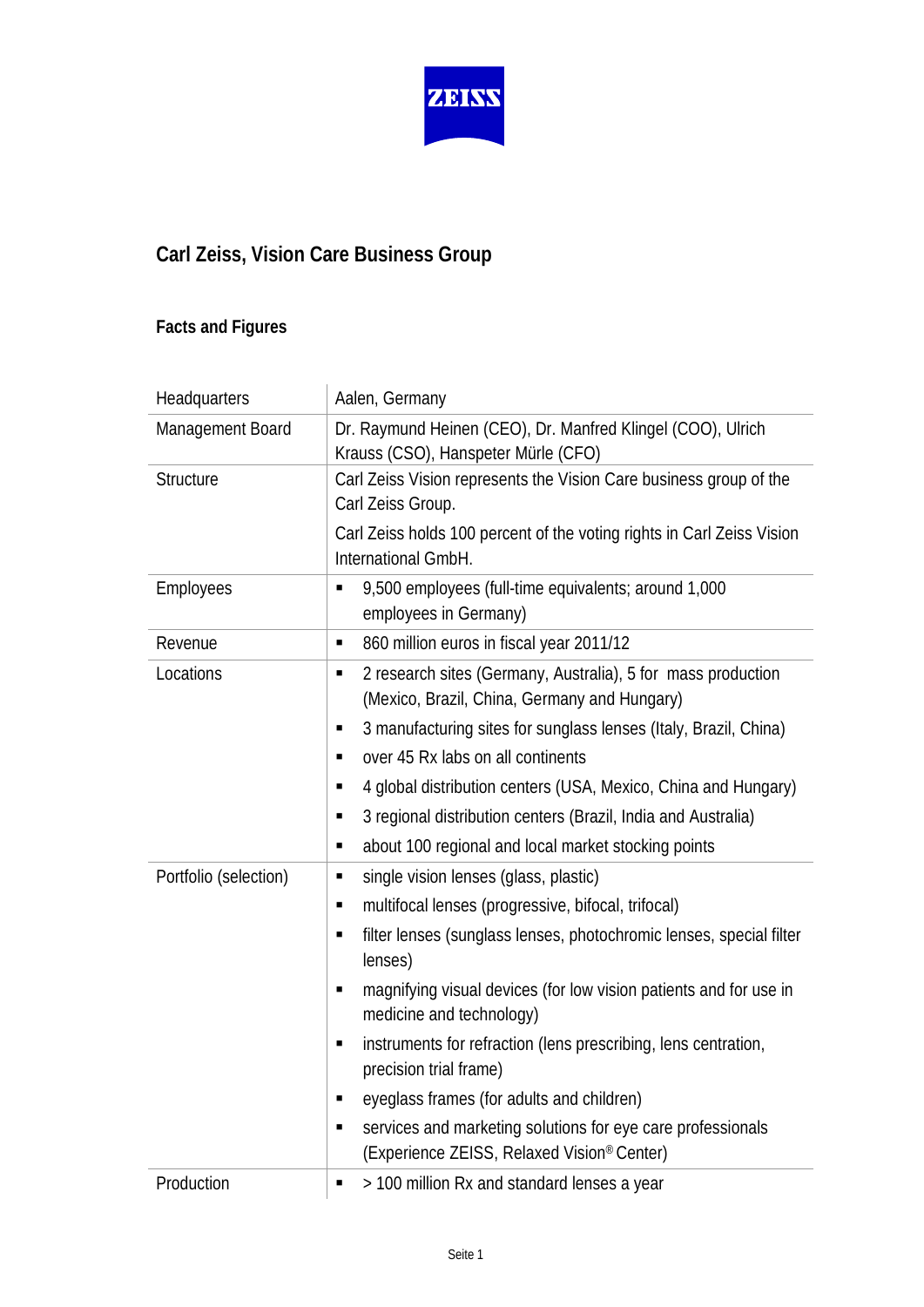

- $\bullet$  > 200,000 orders a day
- $\sim$  > 200 million wearers of ZEISS lenses worldwide

## **Milestones in the Company's History**

| 1 April 1912 | Carl Zeiss founds the Eyeglass Lenses division and launches the<br>first precision lens on the market under the name Punktal                                                                                                                   |
|--------------|------------------------------------------------------------------------------------------------------------------------------------------------------------------------------------------------------------------------------------------------|
|              | Production of bifocal lenses begins                                                                                                                                                                                                            |
| 1924         | Introduction of the UMBRAL sun protection lens, the first optical<br>sunglass lens to feature a uniform tint                                                                                                                                   |
| 1932         | Introduction of PERIVIST frames which enable an anatomically<br>optimal, secure position of the lenses in front of the eyes and<br>customized fitting                                                                                          |
| 1945         | Partition of Carl Zeiss in Jena and Carl Zeiss in Oberkochen                                                                                                                                                                                   |
| 1957         | Relocation of lens production to Aalen                                                                                                                                                                                                         |
| 1959         | First antireflective coating (ET, German abbreviation for "single"<br>transparent coating"), for which Carl Zeiss was awarded a patent in<br>1935                                                                                              |
| From 1960    | Introduction of plastic lenses, also by Scientific Optical Laboratories<br>of Australia (SOLA), which was merged with the Carl Zeiss eyeglass<br>operation to form Carl Zeiss Vision in 2005                                                   |
| 1970         | With UMBRAMATIC, Carl Zeiss caters to the segment of self-tinting<br>lenses for the first time. A good 40 years later, in April 2011, Carl<br>Zeiss Vision presents its best ever self-tinting lens in the form of<br>PhotoFusion <sup>®</sup> |
| 1970         | The first progressive lenses are introduced to the market: Gradal 1.<br>In 1982 Carl Zeiss successfully launched horizontal symmetry on the<br>global market for the first time in the form of the Gradal HS<br>progressive lens               |
| 1983         | Successful breakthrough into the progressive lens sector with<br>Gradal HS. Gradal enables the same visual conditions for the two<br>eyes regardless of the direction of view                                                                  |
| 1987         | First plastic lens from Carl Zeiss under the brand name Clarlet<br>Gradal HS                                                                                                                                                                   |
| 1991         | World's first mid-index plastic eyeglass lens: Clarlet SL by Carl<br>Zeiss. Today, a refractive index of up to 1.74 allows lenses that are<br>up to 40 percent thinner and therefore lighter than traditional indices                          |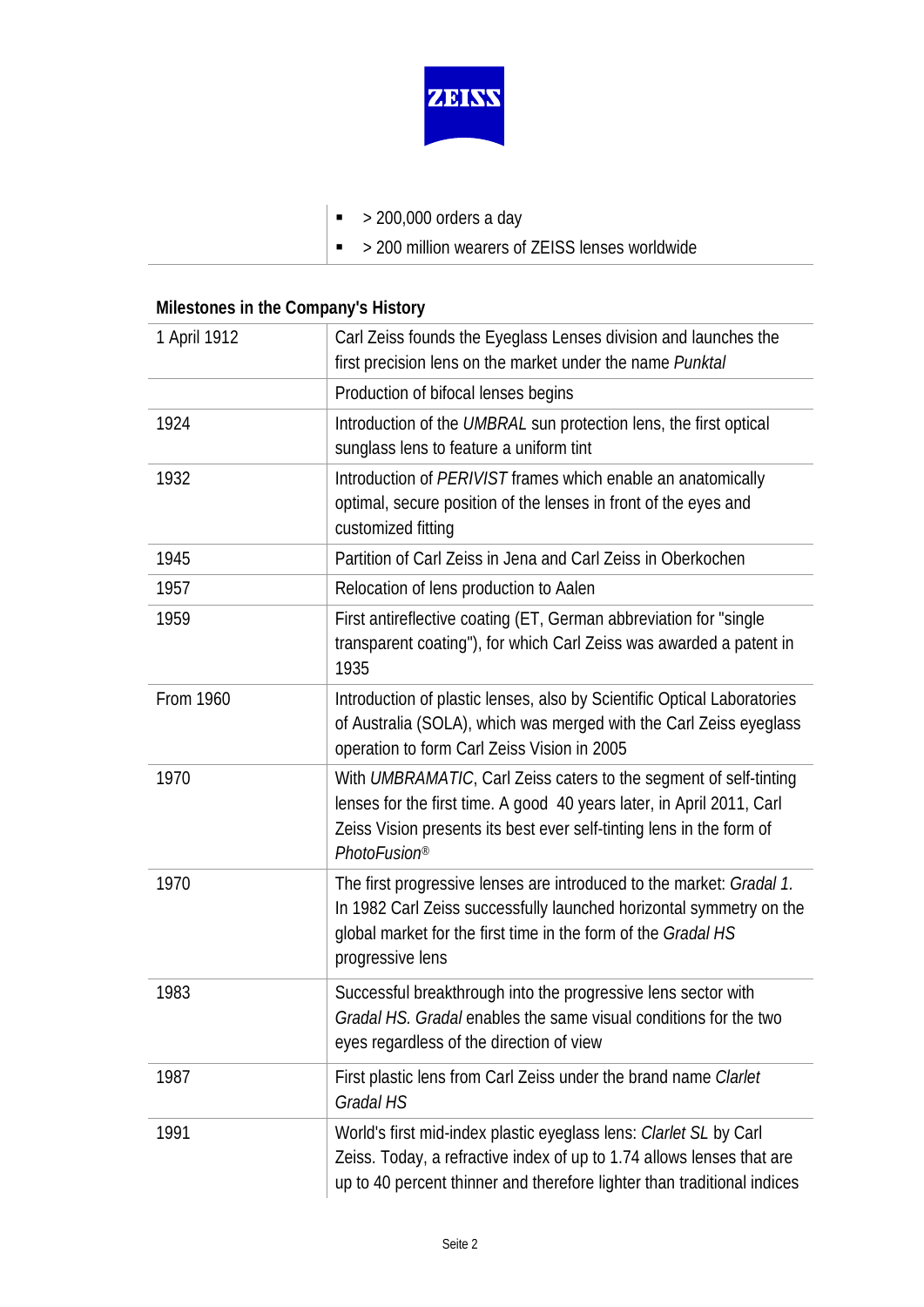

| 1995         | Acquisition of American Optical founded in 1869 and IPO of SOLA<br>International                                                                                                                                                                                                                                                                                                                                                       |
|--------------|----------------------------------------------------------------------------------------------------------------------------------------------------------------------------------------------------------------------------------------------------------------------------------------------------------------------------------------------------------------------------------------------------------------------------------------|
| 2000         | Carl Zeiss presents its first individualized progressive lens in the<br>form of Gradal Individual®: in addition to the dioptric power, personal<br>parameters of the wearer are now factored into the calculation of the<br>progressive surface                                                                                                                                                                                        |
| 2005         | Merger of the Carl Zeiss eyeglass operation and the US eyeglass<br>lens manufacturer SOLA International                                                                                                                                                                                                                                                                                                                                |
| 2006         | Introduction of Gradal Individual® Frame Fit®, the first progressive<br>lens that adapts to all frames                                                                                                                                                                                                                                                                                                                                 |
| 2007         | Through wavefront measurement, <i>i.Scription®</i> allows the wearer's<br>individual eye profile to be factored into the lens calculation. This<br>technology considerably improves the correction of visual defects,<br>particularly for night vision                                                                                                                                                                                 |
| 2009         | Experience ZEISS is presented as a modular business model with<br>three key elements: ZEISS analysis, marketing and consulting tools<br>as well as a special shop design                                                                                                                                                                                                                                                               |
| October 2010 | Restructuring of the company financing: Carl Zeiss takes over 100<br>percent of the voting rights in Carl Zeiss Vision which is integrated<br>into the Carl Zeiss Group as the sixth business group                                                                                                                                                                                                                                    |
| 2010         | MyoVision™ is an eyeglass lens specially developed for Asian<br>children which, with the aid of Peripheral Vision Management<br>Technology™, slows the progress of myopia and therefore<br>significantly lowers the risk of subsequent reduction in visual<br>performance. About half of all children aged between 11 and 13<br>currently living in urban areas of Asia currently suffer from myopia.<br>And the trend is accelerating |
| 2012         | With PhotoFusion®, Carl Zeiss introduces the fastest self-tinting<br>lenses on the market                                                                                                                                                                                                                                                                                                                                              |
| 2012         | With technology for determining the maximum intermediate distance<br>(M.I.D.) developed by the company, a ZEISS lens can be adapted<br>with centimeter accuracy to the visual distance required by each<br>individual user. This innovation is used in, for example, in Office<br>Lenses, special lenses used for office work                                                                                                          |
| 2012         | Under the motto "100 Years of Better Vision. 100 Years of ZEISS<br>Precision Lenses" Carl Zeiss celebrates the 100th anniversary of the<br>Eyeglass Lenses division and the world's first precision eyeglass<br>lenses                                                                                                                                                                                                                 |